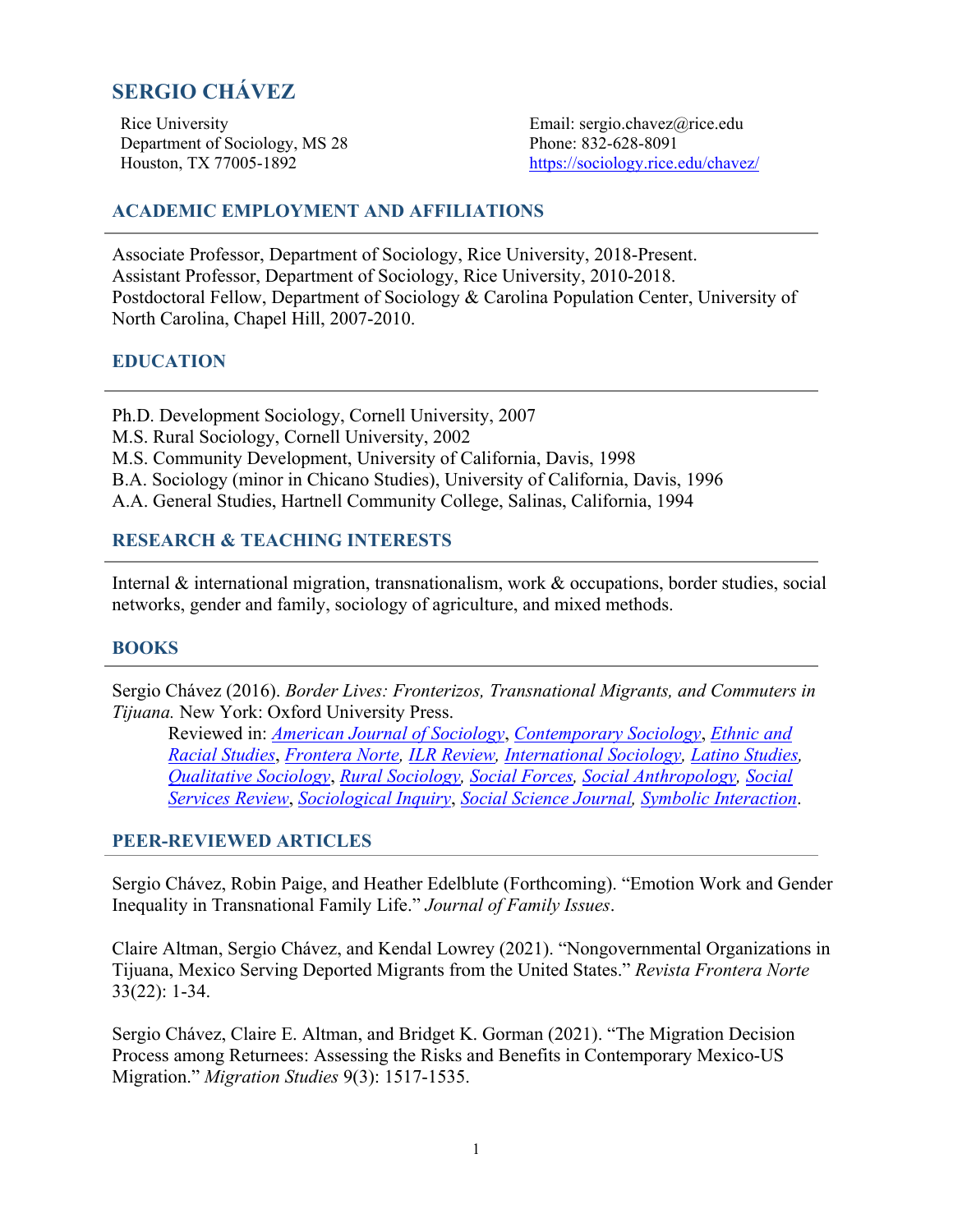Bridget K. Gorman, Claire E. Altman, Rudy Guerra, and Sergio Chávez (2020). "Gender, Education, and Physical Health Conditions among Adults in Central Mexico." *Sociological Perspectives* 63(2): 181-200.

Kate Thomas, Jim Elliott, and Sergio Chávez (2018). "Community Perceptions of Industrial Risks Before and After a Toxic Flood: The Case of Houston and Hurricane Harvey." *Sociological Spectrum* 38(6): 371-386.

Alexis Silver, Heather Edelblute, Ted Mouw, and Sergio Chávez (2018). "Fractured Families, Connected Community: Emotional Engagement in a Transnational Social Network." *International Migration* 56(6): 153-168.

Elizabeth Fussell, Linda Delp, Kevin Riley, and Sergio Chávez (2018). "Implications of Social and Legal Status for Immigrants' Health in Disaster Zones." *American Journal of Public Health*  108(12): 1617- 1620.

Tyler Woods, Claire E. Altman, Sergio Chávez, and Bridget K. Gorman (2018). "Gender, Migration, and Perceptions of HIV Risk in Mexico." *Culture, Health, and Sexuality* 20(12): 1333-1346. DOI: 10.1080/13691058.2018.1434238.

Ashton Verdery, Ted Mouw, Heather Edelblute, and Sergio Chávez (2018). "Communication Flows in a Transnational Social Field." *Social Networks* 53(May): 57-71.

Claire E. Altman, Bridget K. Gorman, and Sergio Chávez (2018). "Exposure to Violence, Coping Strategies, and Diagnosed Mental Health Problems among Adults in a Migrant-Sending Community in Central Mexico." *Population Research and Policy Review* 37(2): 229-260.

Claire E. Altman, Bridget K. Gorman, Sergio Chávez, Federico Ramos Ruiz, and Isaac Fernández Castillón (2018). "The Mental Well-being of Central American Transmigrant Men in Mexico" *Global Public Health* 13(4): 383-399.

Bridget K. Gorman, Claire E. Altman, and Sergio Chávez (2017). "US Migration Experience and Mental Health Status among Adult Men and Women Living in Guanajuato, Mexico." *Migration and Health: Perspectives on the Immigrant Population*. Edited by the National Population Council of Mexico and the University of California UC-Mexico Initiative Working Group and the Health Initiative of the Americas, UC Berkeley School of Public Health.

Sergio Chávez and Claire E. Altman (2017). "*Gambling with Life*: The Occupational Risks of Being an Unauthorized Migrant Roofer in the United States." *American Journal of Industrial Medicine* 60(6): 537-547. DOI 10.1002/ajim.22721

Sergio Chávez, Heather Edelblute, and Elizabeth Korver-Glenn (2016). "Life on the Edge: Balancing Gendered and Occupational Identities among Unauthorized Migrant Roofers." *Qualitative Sociology,* 39(2): 125-146.

Ted Mouw, Sergio Chávez, Heather Edelblute, and Ashton Verdery (2014). "Binational Social Networks and Assimilation: A Test of the Importance of Transnationalism." *Social Problems*, 61(3): 329-359.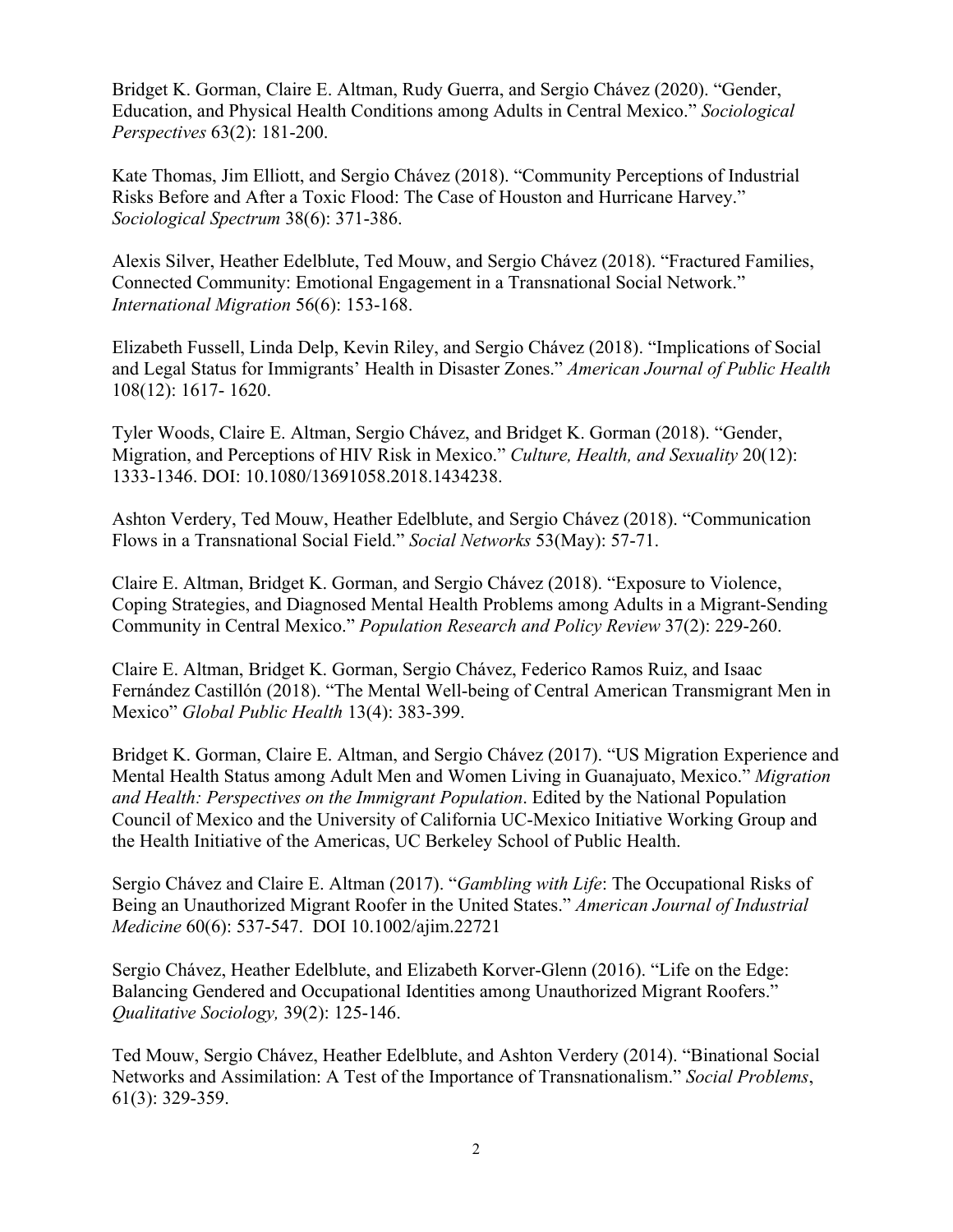Jacqueline Hagan, Jean Luc Demonsant, and Sergio Chávez (2014). "Skills of the Unskilled: Lifelong Human Capital Transfers Across the U.S.-Mexico Migratory Circuit." *Journal of Migration and Human Security*, 2(2): 76-99.

Ted Mouw and Sergio Chávez (2012). *"*Linguistic Niches and the Wage Growth of Latino Immigrants." *Social Forces*, 91(2):423-452.

Sergio Chávez (2012). "The Sonoran Desert's Domestic Bracero Programme: Institutional Actors and the Creation of Labour Migration Streams." *International Migration,* 50(2): 20-40.

Reprinted in: Paul López. Editor. *¿Que Fronteras? Mexican Braceros and a Reexamination of the Legacy of Migration*. Kendall/Hall Publishers. Dubuque, IA. 2nd Edition. Fall 2017.

Sergio Chávez (2011). "Navigating the U.S.-Mexico Border: The Crossing Strategies of Undocumented Workers in Tijuana, Mexico." *Ethnic and Racial Studies*, 34(8): 1320-1337.

Magalí Muría and Sergio Chávez (2011). "Shopping and Working in the Borderlands: Enforcement, Surveillance and Marketing in Tijuana, Mexico." *Surveillance and Society,* 8(3): 355-373.

Sergio Chávez (2005). "Community, Ethnicity, and Class in a Changing Rural California Town," *Rural Sociology,* 70(3): 28-49.

### **OTHER PROFESSIONAL WORKS**

Ariel Mojica, Sergio Chávez, and Areli Veloz. (2018). "Braceros: De retaguardia productiva a olvidados." México: Colegio de Michoacán. **49 minutes**, Watch it here.

Michael Emerson, Jenifer Bratter, and Sergio Chávez. (2016). *(Un)Making Race and Ethnicity: A Reader*. New York: Oxford University Press.

#### **WORKING MANUSCRIPTS**

*Work in Progress* 

Sergio Chávez, Robert Bozick, and Jing Li. "How Housing, Job, and Legal Precarity affect the Sleep of Migrant Workers: A Mixed Methods Study."

Sergio Chávez. "Sampling Hard-to-Find Populations: Methodological Reflections on Data Collection."

#### **SURVEYS DESIGNED**

|           | 2020- to date The Career of the Roofer: Labor, Migration, and Health in a Dangerous Occupation [PI] |
|-----------|-----------------------------------------------------------------------------------------------------|
| 2010-2011 | Network Survey of Immigrant Transnationalism $[N=607]$                                              |
| 2013-2014 | <i>Study of Health and Migration in Mexico</i> [N= 480 surveys, N= 49 in-depth interviews]          |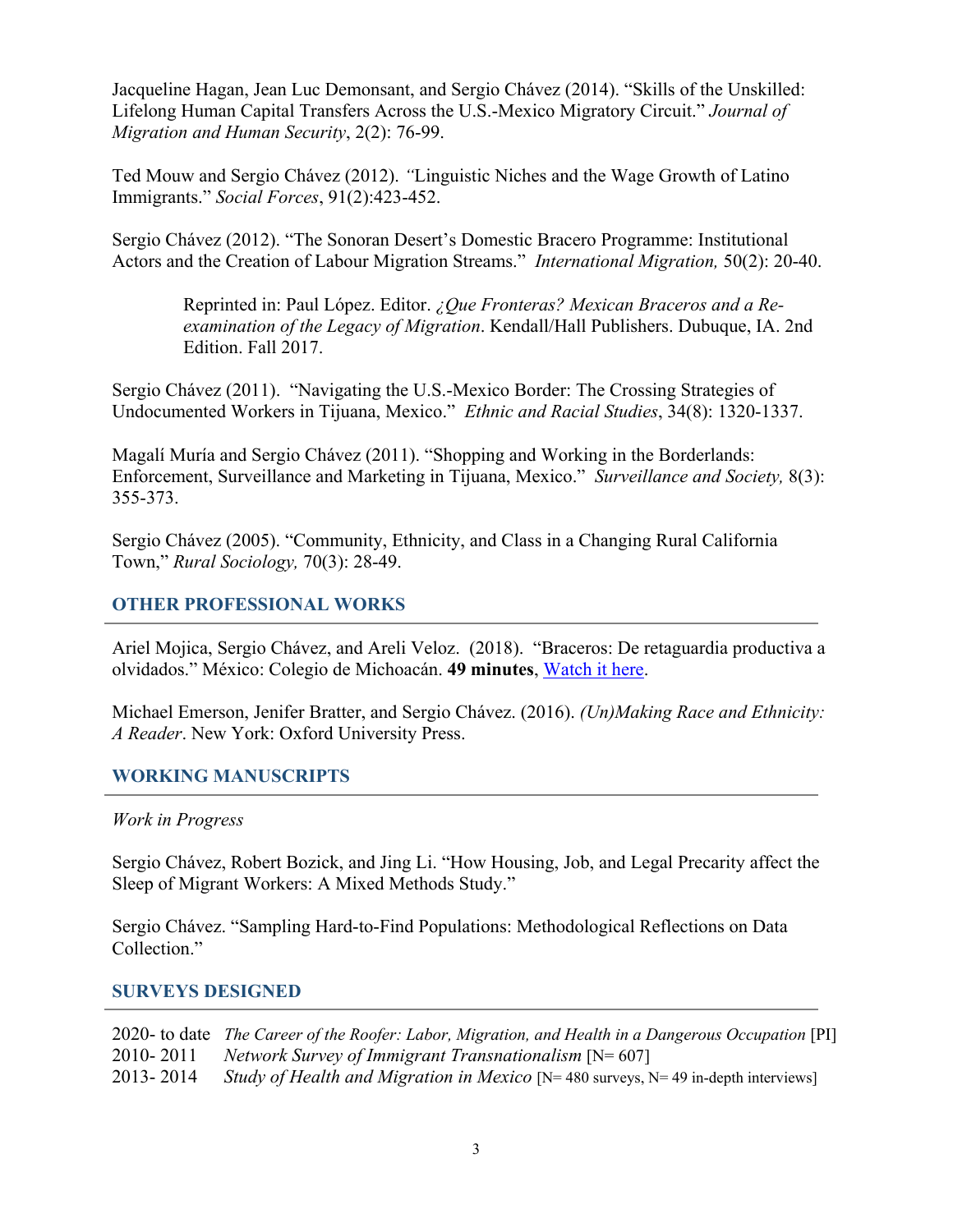### **GRANTS AND FELLOWSHIPS**

Sergio Chávez, Jing Li, and Jim Elliot, "Economic Boom and Exploitation in the Disaster Recovery Labor Force: A Mixed Methods Longitudinal Study." Russell Sage Foundation's Future of Work, \$49,078, October 19, 2021.

Sergio Chávez (PI) and Jing Li (Co-PI), "Occupational Risks and Injuries among Unauthorized Migrant Roofers: A Binational Mixed-Methods Study." Faculty Initiative Fund Grant Award: \$29,719, Spring 2020.

Claire E. Altman, Bridget K. Gorman, Sergio Chávez, and Federico Ramos Ruiz, "The Physical and Mental Well-being of Central American Transmigrants in Mexico" 2014 Puentes Consortium, University of Arizona, \$6,000

Sergio Chávez (PI), Bridget Gorman, and Claire Altman "Unauthorized Migration from Mexico to the United States: Implications for Health and Medical Care among Return and NonMigrants." Internal funding from Rice University:

- 2014 Social Sciences Research Initiative (SSRI) Seed Grant Award: \$20,000
- 2014 Faculty Initiative Fund (FIF) Grant Award: \$50,000

Woodrow Wilson National Fellowship Foundation Career Enhancement Fellowship (2013)

Ted Mouw (Co-PI), Rachel Kimbro (Co-PI), Sergio Chávez, Heather Edelblute, and Ashton M. Verdery. Carolina Population Center, University of North Carolina at Chapel Hill. Project: "Formative Social Neworks and Immigration in a Mexican Diaspora: A Study of Information Flows, Transnationalism, and Health." Summer 2012 (Internal Grant). \$10,800

Institute for the Study of the Americas Travel Grant, University of North Carolina at Chapel Hill, 2009. Project: "Skill Transfer Among Return Migrants in Guanajuato." \$1,000

Ford Predoctoral Fellowship, National Academies, 2003-2006

Fulbright Fellowship for International Studies, 2003 (declined)

#### **AWARDS**

Postdoctoral Award for Research Excellence, Office of Postdoctoral Studies at University of North Carolina at Chapel Hill, 2009-2010

# **INVITED TALKS/WORKSHOPS**

Sergio Chávez, "Climate Change Masculinity." University of Michigan Gender and Sexuality Workship, March 31, 2020.

Sergio Chávez, "Sampling Hard-to-Find Populations: Methodological Reflections of Data Collection in an Era of COVID-19" Sociology Colloquium, University of California Davis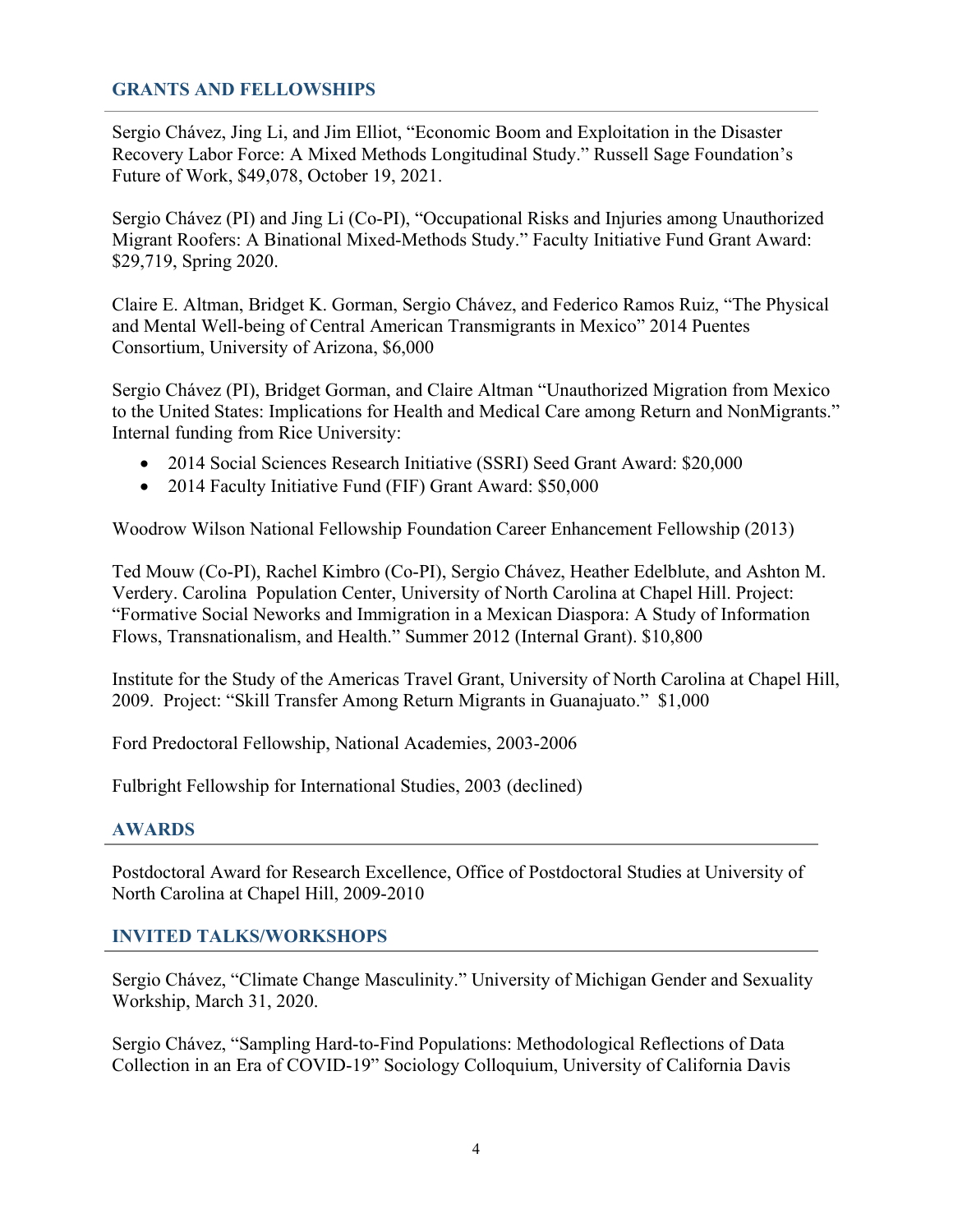Faculty Fellow, 4<sup>th</sup> Annual Meeting of the University of Chicago Ethnography Incubator, March 12-13, 2020. [Not attended due to COVID-19 travel restrictions].

Sergio Chávez, "Cultura y fronteras: los estudios culturales desde la región fronteriza México-Estados Unidos, Departamento de Estudios Culturales, Colegio de la Frontera Norte, November 3, 2016.

Sergio Chávez, "Gender, Emotion, and Migration in a Binational Social Network." Population Research Center, University of Texas at Austin, October 14, 2016.

*Border Lives: Commuters and Migrants in the Tijuana/San Diego Borderlands* 

- Centro de Estudios Demográficos, Urbanos y Ambientales, El Colegio de México, February 20, 2017
- El Instituto de Investigaciones Económicas y Empresariales de la Universidad Michoacana de San Nicolás de Hidalgo, February 21, 2017
- Colegio de La Frontera Norte (COLEF), Tijuana, Mexico, November 3, 2016
- National Steinbeck Center, 2016 Steinbeck Festival, Salinas, CA, May 6, 2016
- University of California Los Angeles, Program for International Migration, April 25, 2014

Claire E. Altman, Bridget K. Gorman, Sergio Chávez, and Federico Ramos Ruiz, "The Physical and Mental Well-Being of Central American Transmigrants in Mexico." School of Medicine and Health Sciences, Instituto Tecnológico de Monterrey, June 10, 2015.

Claire E. Altman, Bridget K. Gorman, Sergio Chávez, "The Study of Health and Migration in Mexico." School of Medicine and Health Sciences, Instituto Tecnológico de Monterrey, June 10, 2015.

Claire E. Altman, Bridget K. Gorman, Sergio Chávez, and Keerthi Bandi, "Self-Rated Health and US-Mexico Migration: Differences by Stage of the Migration Process among Men and Women" School of Medicine and Health Sciences, Instituto Tecnológico de Monterrey, February 19, 2014.

Sergio Chávez. "Rooferos: Occupational Networks and Group Work Dynamics among Migrant Workers." The Center for Mexican American Studies, University of Texas at Austin, January 29, 2014.

Sergio Chávez. "Emotional Remittances: The Role of Non-Migrant Women in the Migration Process." University of Houston Downtown, Department of Sociology, November 14, 2013.

Sergio Chávez. "The Return Migration and Economic Integration of Braceros in Tijuana, Mexico." Invited Presentation at El Centro de Investigaciones sobre América del Norte (CISAN) de La Universidad Nacional Autónoma de México, September 30, 2011, Mexico City, Mexico

Sergio Chávez. "Crossing Borders in an Era of Increased Security." NASA's Hispanic Heritage Month, October 20, 2011, Houston, Texas.

Sergio Chávez, "Social Closure at the U.S.-Mexico Border: An Ethnographic Exploration." City University of London, September 9-10, 2009, London, UK.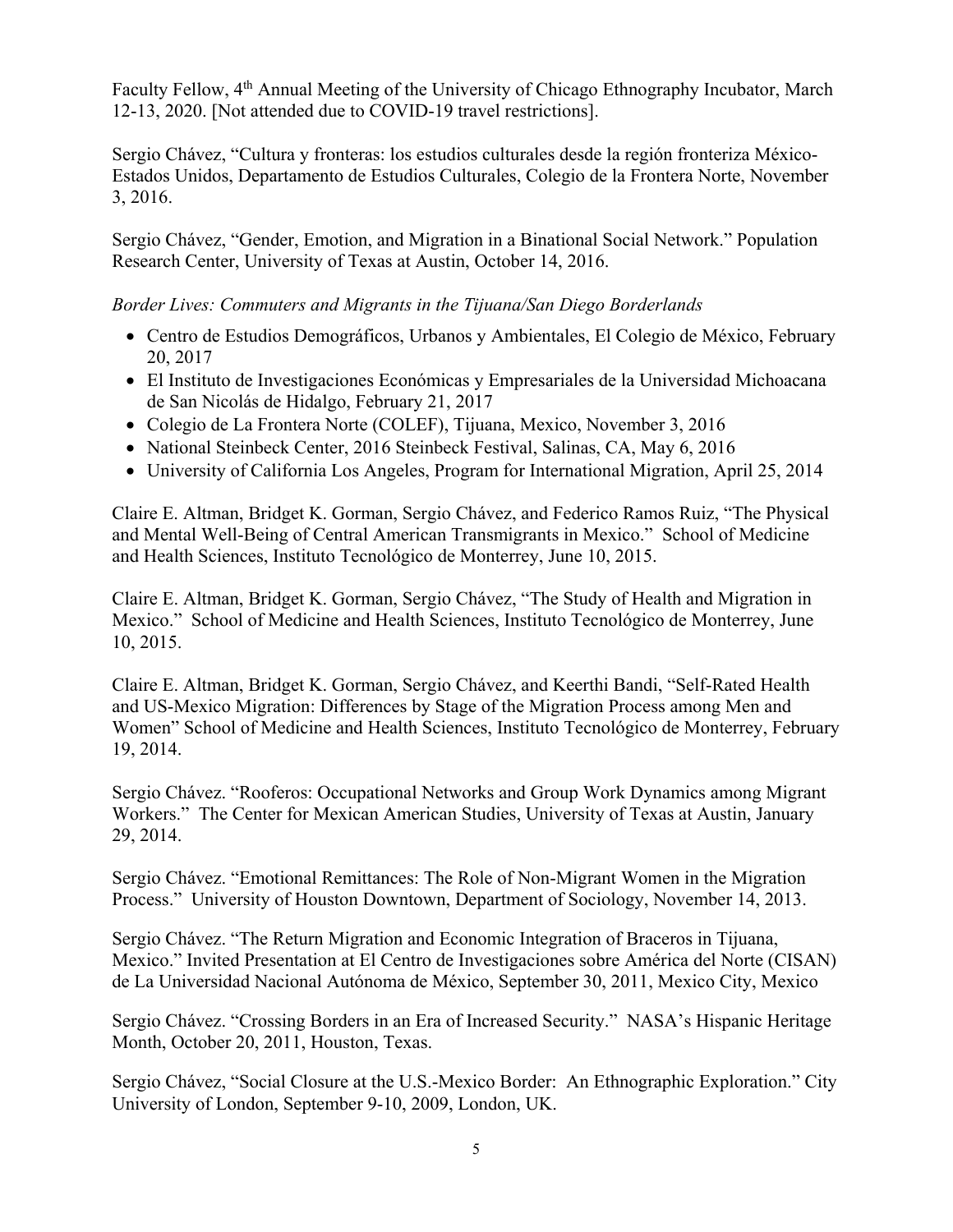Sergio Chávez, "La Bracereada: Institutional Actors and the Creation of Internal and International Migration Streams During the Bracero Program." Sociology Colloquium, University of North Carolina Chapel Hill, February 13, 2008.

Sergio Chávez, "Premiere of Braceros: De retaguardia productiva a olvidados." Documentary presented at *Envisioning Bracero History Conference* at the University of Texas at El Paso, November 11, 2005.

# **PAPER PRESENTATIONS AT PROFESSIONAL MEETINGS**

- 2016 Sergio Chávez, Claire E. Altman, and Bridget K. Gorman, "Migration Re-Intentions: The Risks and Dangers of Crossing the U.S.-Mexico Border." *American Sociological Association*, Seattle, Washington.
- 2015 Sergio Chávez. "Rooferos: The Occupational Networks of Migrant Roofers." *American Sociological Association,* Chicago, Illinois.
- 2015 Altman, Claire E., Bridget K. Gorman, Sergio Chavez, and Federico Ramos Ruiz. "The Mental Well-being of Central American Transmigrants in Mexico." *American Sociological Association,* Chicago, Illinois.
- 2015 Claire E. Altman, Bridget K. Gorman, Sergio Chávez, and Federico Ramos Ruiz, "The Physical and Mental Well-Being of Central American Transmigrants in Mexico." Paper presented at the *Southern Sociological Society*, New Orleans, Louisiana.
- 2014 Sergio Chavez, Claire E. Altman, and Bridget K. Gorman, "The Risks and Dangers of Crossing the U.S.-Mexico Border" Paper presented at the *Southern Demographic Association*, Memphis, Tennessee.
- 2014 Robin Paige and Sergio Chávez. "When Women Remain Behind: The Emotional Management of Transnational Family Life from a Community of Origin." *American Sociological Association*, San Francisco, California.
- 2014 Claire E. Altman, Bridget K. Gorman, and Sergio Chávez, "The Meaning of Self-Rated Health Among Mexican Immigrants" Paper presented at the *Southern Demographic Association*, Memphis, Tennessee.
- 2014 Sergio Chávez. "Rooferos: The Occupational Networks of Highly Mobile Labor Force." Paper presented at the *Pacific Sociological Association*, Portland, Oregon**.**
- 2014 Sergio Chávez and Robin Paige. "Emotions across Borders: The Role of Nonmigrant Women in the Migration Process." Paper presented at the *Pacific Sociological Association*, Portland, Oregon**.**
- 2012 Jackie Hagan, Jean Luc Demonsant, and Sergio Chávez "Skills of the Unskilled: Reconceptualizing the Relationship between Human Capital and the Economic Mobility of Migrants." *American Sociological Association*, Denver, Colorado.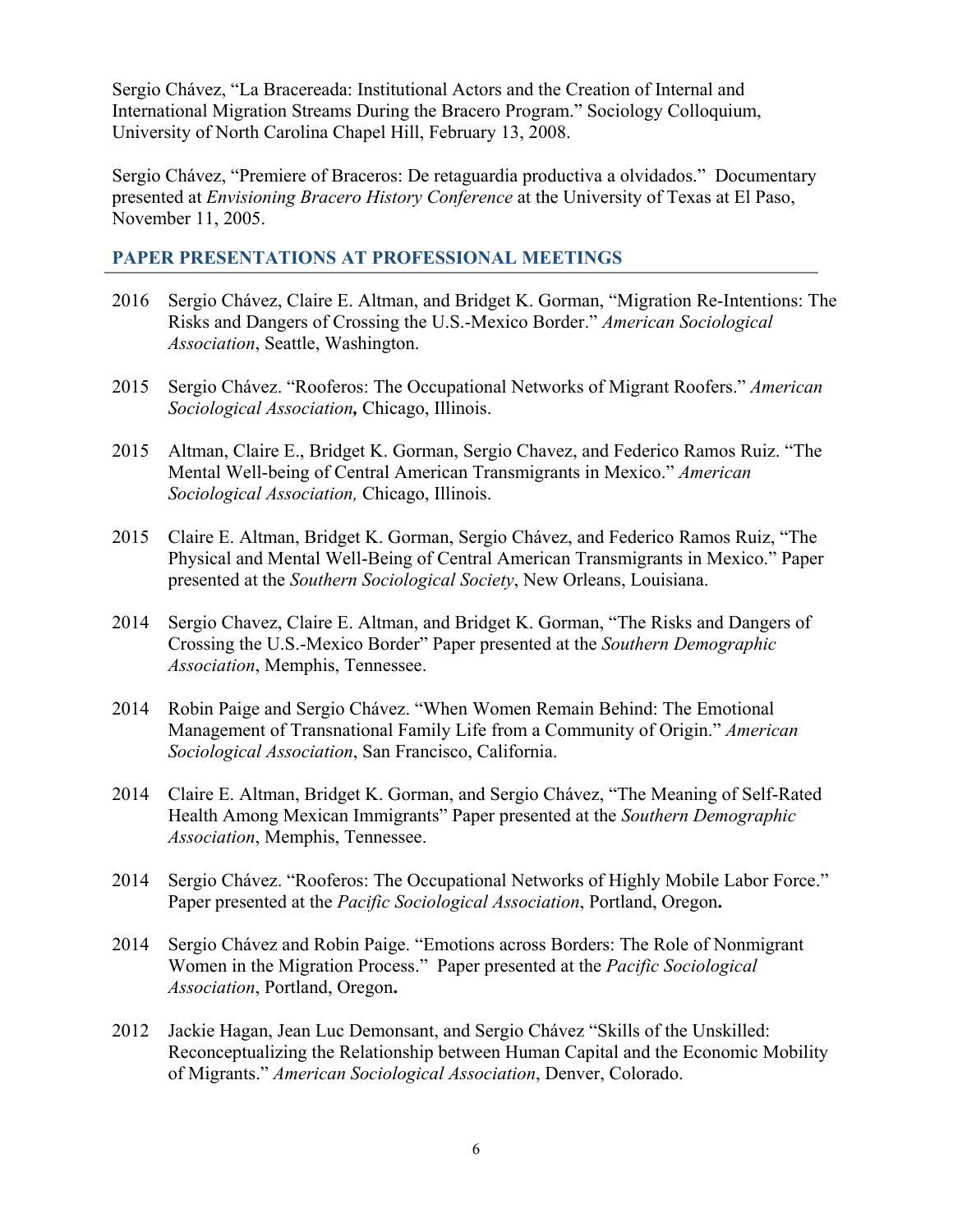- 2012 Sergio Chávez, Ted Mouw, Heather Edelblute, and Ashton M. Verdery. "Combining Community and Structure to Collect Binational Migrant Network Data through a Mixed Methods Approach." *Population Association of America*, San Francisco, California**.**
- 2011 Sergio Chávez, Ted Mouw, Heather Edelblute, and Ashton M. Verdery. "Collecting Binational Network Data on a Migration Stream between the US and Mexico." *American Sociological Association*, Las Vegas, Nevada.
- 2011 Alexis Silver, Sergio Chávez, and Ted Mouw. "Family Separation and Emotional Distress in a Transnational U.S-Mexico Immigrant Community." *Population Association of America,* Washington, DC.
- 2011 Sergio Chávez and Robin Paige, "The Role of Women at the Origin in the Emotional Management of International Migration." Paper presented at the *Pacific Sociological Association*, Seattle, Washington.
- 2009 Sergio Chávez, "The Emotional Cost of Migration: An Examination of Video Information Content between Families in North Carolina and Guanajuato." *Population Association of America*, Detroit, Michigan**.**
- 2008 Sergio Chávez, Ted Mouw, and Jacqueline Hagan, "Occupational Enclaves and the Wage Growth of Hispanic Immigrants." *Population Association of America*, New Orleans, Louisiana.
- 2007 Sergio Chávez, "Remembering the Bracero Selection Process: Internal Migration, Labor Markets, and Social Network Formation in Northern Mexico." *American Sociological Association*, New York, New York.

# **PROFESSIONAL ACTIVITIES AND SERVICE**

Editorial Board Member, *Social Forces*, June 6, 2018- December 31, 2022.

Editorial Board Member, *Contexts***,** American Sociological Association, January 1, 2017- December 31, 2019.

*Secretary-Treasurer* (elected), Section of International Migration of the American Sociological Association, 2013-2016.

Katherine Donato and Sergio Chávez, Session Organizers Section on International Migration Roundtable, *American Sociological Association*, August 17, 2014, San Francisco, California.

Ad Hoc Journal Reviewer: *American Journal of Sociology*, *American Journal of Industrial Medicine, Archives of Environmental and Occupational Health*, *Contemporary Sociology, Ethnography*, *Ethnic and Racial Studies, Journal of Borderland Studies, Journal of Ethnic and Migration Studies, Journal of Marriage and Family, Journal of Material Culture, International Migration, Population Studies, Qualitative Sociology, Social Forces, Social Problems, Sociological Forum, Socius.* 

#### Occasional Reviewer: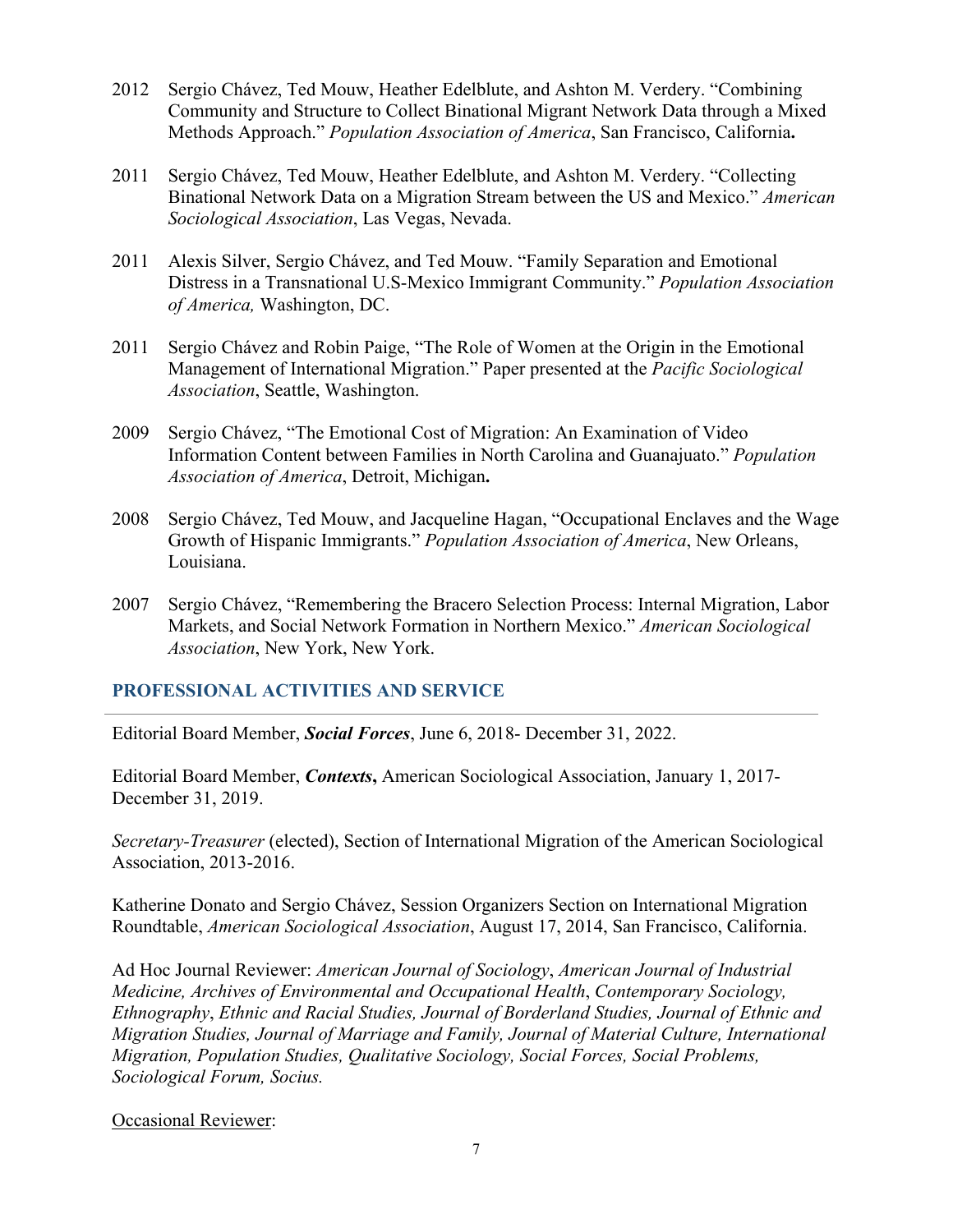Ford Foundation Reviewer, 2020 Proposal Reviewer**, National Science Foundation**, 2016. Publishers: University of California Press and Oxford University Press.

# **SERVICE**

*University Service* 

Nominations and Elections Committee, Faculty Senate, Rice University (2020-2022) Faculty Senate, Rice University (2018-2021) Executive Committee (Faculty Senate), Rice University (2018-2019) Faculty Evaluation and Teaching Load Assessment, Dean's Office (2016) School Course Review Committee, Dean's Office, Rice University (2015-present) Head Resident Fellow, Lovett College, Rice University (2013-2017) Rice Affiliate, Center for Mexican Studies, Rice University (2013-2016) Faculty Associate, Brown Residential College (2010-2012) Sociology Representative, Social Sciences Faculty Advisory Committee (2011-2013; 2018- 2019) Undergraduate Mentor, Office of Undergraduate Research at UNC, (2007-2009)

*Departmental Service*  Director of Undergraduate Studies (2014- present) Sociology Speaker Series Co-Organizer (2017- 2021) Co-Chair, Sociology Search Committee (2016, 2013, & 2011) Committee Member for Sociology Post-doctoral Selection Committee (2015 & 2020) Committee Member for Sociology Hiring Committee (2014)

# **MENTORING**

*Postdoctoral Fellow*: Claire E. Altman (2013-2015).

*Dissertation Committees:* Raul Casarez (2019 to present), Simiranjit Khalsa (2016-Present), and Di Di (2019). Christian Mealey (2018), (Business), Erika Rendon (2019), (History).

*Master's Theses Committees:* Erick Samayoa (2019 to present), Raul Casarez (2017), Sandra Alvear (2015), Simiranjit Khalsa (2015), William Rothwell (2015), Adriana Garcia (2015), Elizabeth Korver-Glenn (2014), Di Di (2014), and Amanda Bancroft (2014).

*Sociology Senior Honor's Theses*: Yves Ye (2019), Amina Williams (2019), Kate Thomas (2017), Abraham Younes (Chair, 2016), Lorenza Haddad Talancon (Chair, 2015), Tyler M. Woods (2015), Colleen Fugate (Chair, 2014), Lilly Yu (Chair, 2014), Sarah James (2011), Christina Rojas (2012), and Jonathan E. Endean (2011).

*Undergraduate Mentor*: Yvonne Carrillo, Mellon Mays Fellow (2018-2020); Rocio Rosa-Lebron, Century Scholars Program (2013-2015); Kristin Foringer, Jett-Moeller Scholar (2011- 2013).

# **COURSES TAUGHT**

*Undergraduate:* Work and Occupations, Sociological Theory, Qualitative Methods, Sociology of the Family, Social Stratification